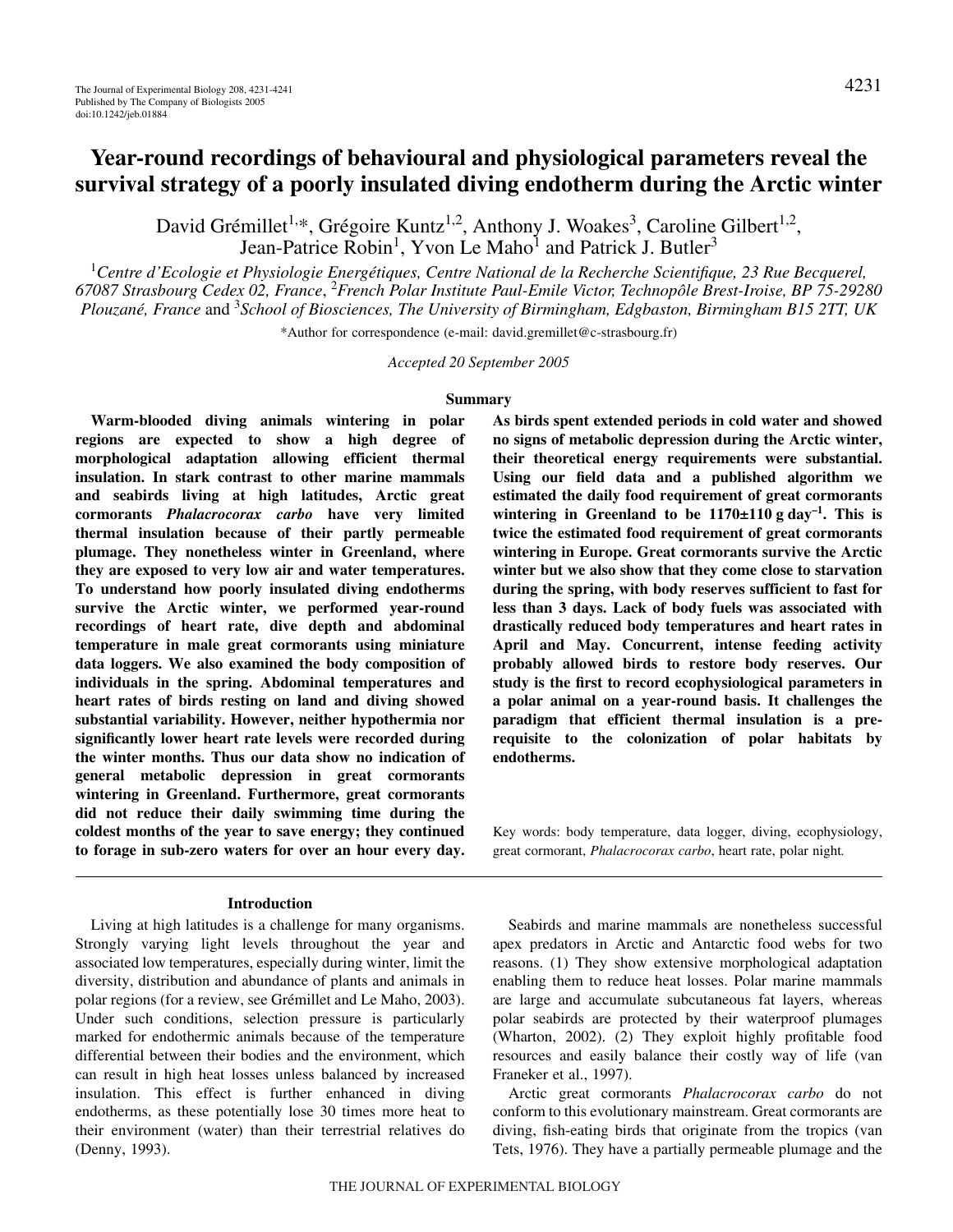highest metabolic costs of diving among endotherms (Grémillet et al., 2003, 2005a). Despite these handicaps, great cormorants have colonized a wide range of climatic zones ranging from equatorial Africa to northwest Greenland. In Greenland a small population breeds and over-winters along the West coast, north of the polar circle (Boertmann and Mosbech, 1997; Lyngs, 2003). Recent findings indicated that this population feeds on both quantitatively and qualitatively modest prey resources (Grémillet et al., 2004). We studied Greenland great cormorants as a model species of a polar diving endotherm, which does not minimize its heat losses to the water, nor exploits highly rewarding prey patches. This bird nonetheless copes with very low temperatures for extended periods.

Former studies showed that Greenland great cormorants do not have abnormally high food requirements during the summer period (Grémillet et al., 1999a). They compensate for their high foraging costs by reducing the total time spent in the water (temperature  $\sim$ 5 $\degree$ C) and this strategy seems to be based upon a predatory performance (the amount of food gathered per unit time) that is 10–30 times higher than that of other diving birds (Grémillet et al., 2001). During the winter period they are thought to employ the same strategy, i.e. a drastic reduction of time spent diving when the water is cold. However, field observations were only performed towards the end of the winter (Grémillet et al., 2001), so how the birds survive during the coldest months of the year, during which they are routinely exposed to water temperatures less than 0°C and air temperatures less than –20°C, was unknown.

Using miniature data loggers, we performed year-round recordings of diving activity, heart rate and abdominal temperature in free-ranging male great cormorants from Greenland. We also determined the body composition of individuals at the end of the winter phase.

These empirical data and the output of an energetics model allowed us to test the hypotheses that Greenland great cormorants survive the Arctic winter because of (1) physiological adjustments: they adopt a lower metabolic state, expressed by markedly lower body temperatures and heart rates levels; (2) behavioural adjustments: they reduce the time spent searching for fish in cold water.

### **Materials and methods**

### *Acquisition of ecophysiological data*

We studied male great cormorants *Phalacrocorax carbo* L. in West Greenland, where a small population is present throughout the year (Boertmann and Mosbech, 1997). In June 2002, ten breeding males raising young chicks on Disko (69°30'N, 54°05'W) were equipped with heart rate data loggers (HRDL; Woakes et al., 1995), 60 mm $\times$ 24 mm $\times$ 7 mm, mass 20 g, i.e. 0.6% of the body mass of the cormorants studied. The HRDLs were programmed to record data every second day for a period of 1 year. On the days during which HRDLs were recording, heart rate was stored every  $2s$ , depth every  $2s$  and abdominal temperature every 6 s. All devices were calibrated before and after use (temperature accurate to  $\pm 0.13$ °C, time constant 90 s, depth accurate to  $\pm 0.05$  m). After the initial calibration, HRDLs were coated in medical grade silicon (MED 1037, Nusil technology, Carpinteria, CA, USA) and sterilized with a mixture of 70° alcohol (90%) and 5% chlorhexidine (10%). They were implanted into the abdominal cavity of the cormorants following Stephenson et al. (1986), after the male birds had been caught at the nest site and anaesthetized with an isoflurane– $O_2$  mixture. All birds implanted with a HRDL were also fitted with a transponder to allow individual recognition. The nesting behaviour and breeding performance of the implanted birds were closely monitored following implantation (direct observations using  $10\times40$  binoculars at 50 m distance). In June 2003 and 2004 all data loggers were retrieved, following the same procedure as for implantation.

All experiments were conducted by trained veterinary personnel under permits of the ethics committee of the French Polar Institute, The Arctic Station Godhavn (Copenhagen University), the Danish Polar Center, the Danish veterinary administration, and the Greenland Home rule Government.

## *Analysis of ecophysiological data*

Recorded heart rate, depth and temperature data were visualized and analysed using Multitrace (Jensen Software Systems, Laboe, Germany). The recordings provided information about the behavioural and the physiological status of the birds. We discarded the first month of recordings to ensure that the implanted cormorants had fully recovered from the surgery. We then performed a general analysis using the entire data set (data recorded every second day), and a more detailed analysis using data for every eighth calendar day (i.e. every fourth recorded day). Daily averages were calculated for different variables using the individual birds as the sampling unit.

#### *General analysis*

We assessed two variables every second calendar day.

(1) Average total time spent in the water. Great cormorants only stay in the water when they are actively diving, hence time in the water was defined as the time period between the beginning of the first dive (sharp increase of recorded pressure values) and the end of the last dive in a dive bout (Grémillet et al., 2003). A dive bout was defined as a succession of dives interrupted by resting periods at the surface  $(Fig. 1)$ . If a resting period was longer than 5 min we assumed that the bird did not stay in the water, and that the bout had ended (bout-end criterion, calculated after Gentry and Kooyman, 1986). Birds usually conducted more than one dive bout per day. Total time in the water per day was calculated as the sum of the durations of all dive bouts and this will be termed 'foraging effort' hereafter.

(2) Average total time spent flying. A flight period was defined as a period during which pressure recordings were stable and heart rate values increased to values well above  $200$  beats  $min^{-1}$  (Fig. 1). This threshold value was defined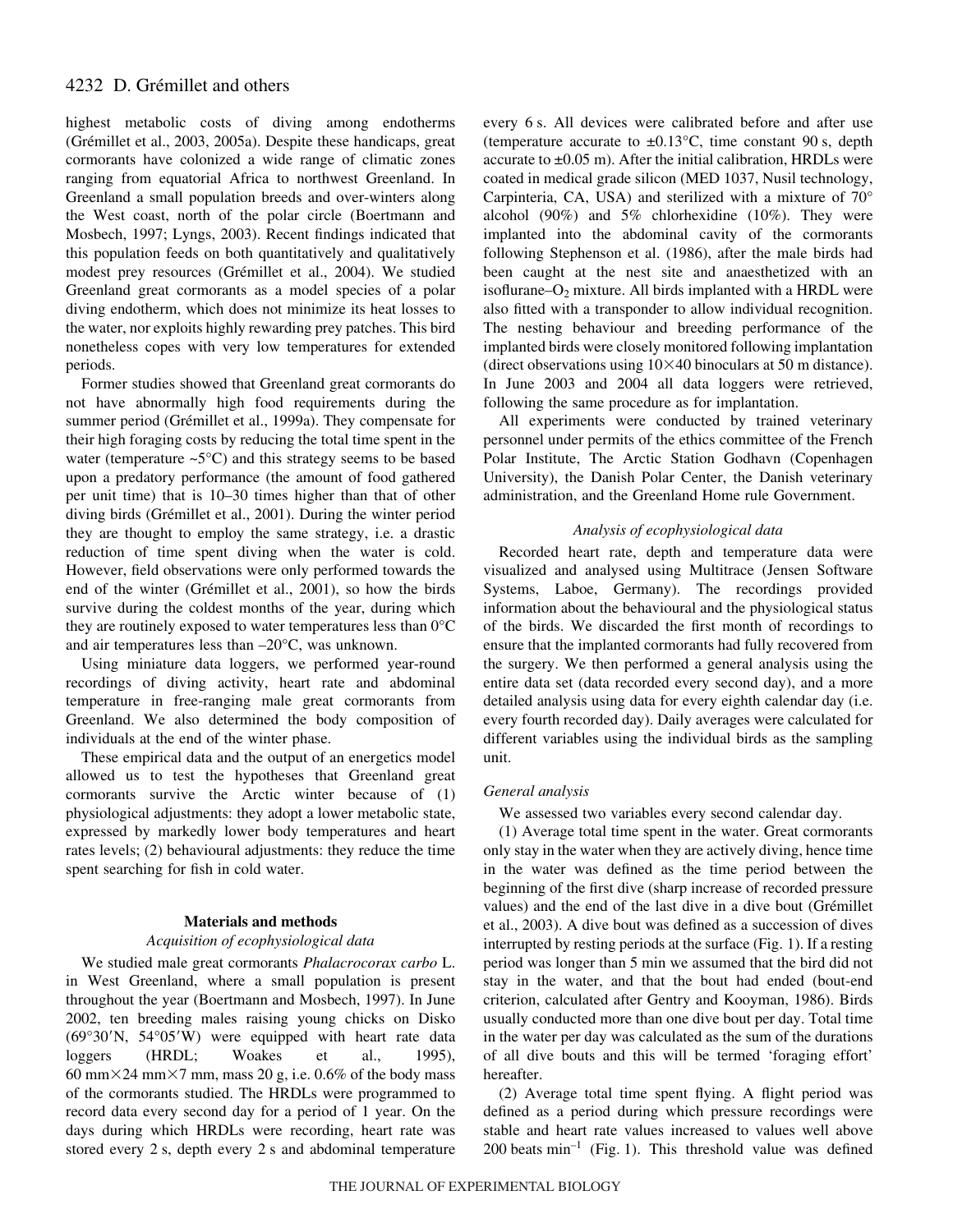using direct observations of birds implanted with HRDLs as they flew away from and/or landed onto their nests. A time period not spent either diving or flying was defined as a resting period. Such periods can contain true resting as well as lowcost activities such as preening (Storch et al., 1999).

#### *Detailed analysis*

We assessed 12 variables every eighth calendar day. (1) Average duration of the dives. (2) Average depth of the dives. (3) Average dive/pause ratio. We assumed that great



Fig. 1. (A) Dive patterns,  $(B)$  heart rate and  $(C)$  abdominal temperature of a male great cormorant on Christmas Day 2002 in West Greenland (i.e. during the polar night). Heart rate is maximum when the bird is at the water surface (1), but decreases sharply during dives (2). Sustained heart rates  $>200$  beats min<sup>-1</sup> in the absence of diving activity occur during flight (3). Note that the abdominal temperature of the bird decreases gradually during the dive bout  $(\Delta T)$ , to reach a minimum after completion of the dive series (4). This short-term temperature drop is probably linked to combined effects of diving in cold water and of ingesting cold fish.

cormorants have an anticipatory diving strategy (Grémillet et al., 1999b), therefore dive/pause ratios were calculated using the duration of each dive and the duration of the resting period prior to the dive. (4) Average heart rate while resting during the low-activity phase. Despite the fact that they experience continual daylight in summer and continual darkness during the polar night, great cormorants in Greenland are far less active between  $02:00 h$  and  $05:00 h$  throughout the year (Grémillet et al., 2005b). We therefore defined this phase as the low-activity phase, for which resting heart rates were

> determined when neither diving, nor flying activities occurred (i.e. birds were ashore). (5) Average heart rate while resting during the high-activity phase. Similarly, Greenland great cormorants are usually more active between  $10:00h$  and  $15:00h$ . Resting heart rates for the high-activity phase were therefore calculated for this time period when the birds were not flying or diving (birds ashore). (6) Average heart rate at the maximum depth of each dive (Fig. 1B), which is also the lowest heart rate during a dive. (7) Average heart rate at the water surface inbetween dives (Fig. 1B). (8) Average abdominal temperature during resting for the low-activity phase (defined above). (9) Average abdominal temperature during resting for the high-activity phase (see above for definition). (10) Average abdominal temperature while diving. (11) Average difference in abdominal temperature  $(\Delta T)$  between the beginning and the end of a dive bout (Fig. 1C).  $(12)$  Preliminary analysis of the temperature traces revealed that the lowest temperature levels were typically reached after completion of a dive bout (Fig. 1C). This minimum temperature level was therefore also recorded.

## *Body composition analysis and estimation of fasting endurance*

Five great cormorants that had accidentally drowned in gill nets off Disko in April 2000 were weighed  $(\pm 1$  g) and stored in sealed plastic bags at  $-18^{\circ}$ C until analysis. After thawing, the birds were plucked and weighed again  $(\pm 1 \text{ g})$ . Leg and pectoral muscles, liver and abdominal fat deposits were dissected and weighed  $(\pm 0.01 \text{ g})$ . These body compartments and the remaining carcass were freezedried to constant mass and then ground under liquid nitrogen. Prior to biochemical analysis, powdered samples were freeze-dried again to eliminate traces of water. Protein concentrations were obtained using the Kjeldahl method (Campbell and Leatherland, 1980) and total lipids according to a gravimetric method using a chloroform/methanol solution  $(2/1, v/v)$  as the extraction mixture (Folch et al., 1957). Reproducibility between duplicate measurements was 1.1±0.2% (proteins) and 0.7±0.1% (lipids).

Fasting endurance was estimated by first calculating the amount of available energy from body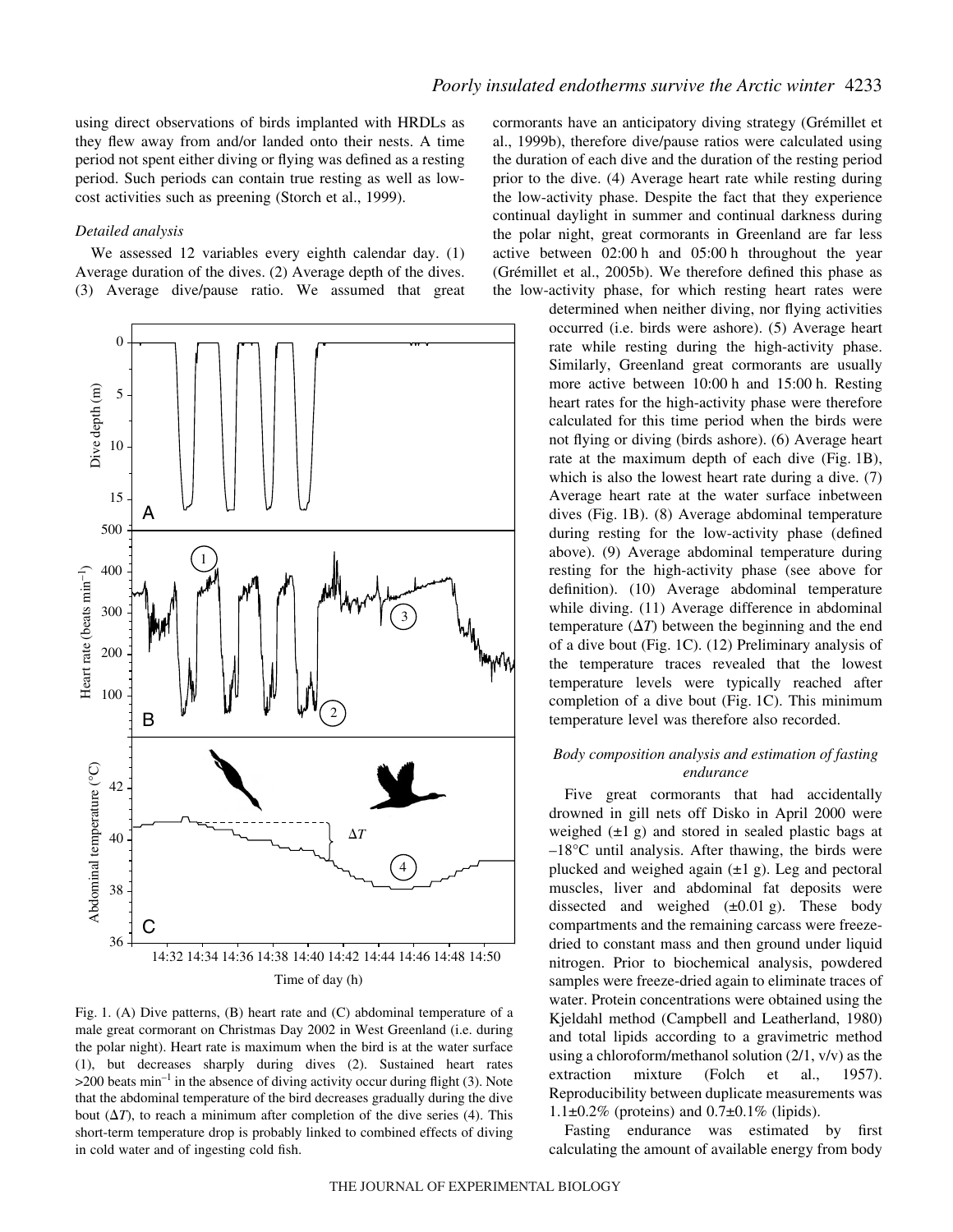lipid and protein masses that could be metabolized during a prolonged but reversible fast in lean animals (95% and 25%, respectively; Belkhou et al., 1991) and from their caloric equivalents (39.3 and 18.0 kJ  $g^{-1}$ , respectively; Schmidt-Nielsen 1990). Secondly, the maximal sustainable duration of fasting was estimated in each bird using an iterative procedure integrating daily body component losses according to Boos et al. (2005). To achieve this, we assumed that the field metabolic rate averaged 12 W  $kg^{-1}$  (Grémillet et al., 2003); that in such fasting lean animals, lipids and proteins accounted for 75 and 25% of the energy expenditure until  $\frac{3}{4}$  of lipid reserves were used and for 63 and 37%, respectively, when the fast was further prolonged (Belkhou et al., 1991; Cherel and Groscolas, 1999); and that the hydration of the lean mass was  $76\pm1\%$  (this study).

### *Energetics modeling*

Using an algorithm detailed in Grémillet et al. (2003) we calculated (1) the theoretical daily food intake of the great cormorants studied, and (2) the theoretical catch per unit effort (CPUE, expressed as gram fish caught per minute spent underwater) required to achieve this daily food intake. This theoretical CPUE therefore does not reflect the actual foraging performance of the bird, but the minimal foraging success that is required to balance the energy budget. Calculations were only performed for the periods during which birds were not breeding and we assumed that the birds' body reserves were in a steady state. Data recorded by the HRDLs provided most input values. Day lengths were downloaded from http:// aa.usno.navy.mil/data/docs/RS\_OneYear.html#formb. Water temperatures were taken from the Arktisk Station database (http://www.nat.ku.dk/as/indexuk.htm). Birds were assumed to weigh 3.5 kg (the average body mass of birds when they were implanted) while the average calorific value of the fish was assumed to be  $4.0 \text{ kJ g}^{-1}$  (Grémillet et al., 2004). Assimilation efficiency, swim speed and time spent wingspreading per day were assumed to be as specified in Grémillet et al. (2003).

Abdominal temperatures of resting birds showed a limited, yet significant decline during the winter phase (see Results, Fig. 4A). To estimate the amount of energy saved through this decrease in body temperature, we calculated the thermal conductance (W  $m^{-2}$  °C<sup>-1</sup>) of great cormorants resting in air using input data from Storch et al. (1999). Heat losses (W) were then determined: (1) for a bird with stable body temperature equivalent to the average abdominal temperature in September; and (2) for the actual abdominal temperatures measured throughout the winter months. The difference between (1) and (2) gives the amount of energy (W) that might be saved *via* a reduction of body temperature during the winter months. Calculations were performed for birds resting during the active and the non-active phases. Using time budget information, assimilation efficiency of the birds, and calorific value of their prey, output values were then converted into the amount of energy  $(kJ \, day^{-1})$  and fish (g day<sup>-1</sup>) saved per day.

### *Statistical analysis*

Summary statistics were computed for the entire sample using individual birds as the sampling unit. Values are means ± S.D. The effect of the time of the winter period on all recorded variables, as well as potential links with day lengths, were analysed using residual maximum likelihood analyses (REML, Patterson and Thompson, 1971). In all analyses, day or day length were entered as fixed factors and bird as a random factor. This method accounted for the fact that we were dealing with time series of different lengths. In all REMLs, the effects of day or day length were determined by comparing Wald statistics (expressed as  $\chi^2$  throughout the results) with *F*distributions (with a 5% significance threshold).

## **Results**

All males implanted in June–July 2002 bred normally (with 2.9±0.9 chicks per nest *vs* 3.1±0.9 chicks for 50 control nests). Nine birds were re-trapped in June 2003, the tenth in June 2004. All birds bred successfully after removal of the HRDLs. 80% of the implanted birds were resighted while breeding in June 2004. This two-year resighting rate is higher than for 15 non-implanted control birds marked with metal rings (60%).

All devices were recovered, but only seven provided recordings on all three channels. The retrieved units were surrounded by a very limited volume of scar tissue, indicating that thermal insulation of the loggers did not vary through time. Three data loggers ran for a whole year, while the four others recorded data for 10, 9, 8 and 7 months. We analysed the 210 million data points recorded by all seven devices. Fig. 1 shows examples of depth, heart rate and abdominal temperature traces.

#### *Behaviour*

Knowledge of the breeding phenology (Salomonsen, 1967; Lyngs, 2003) and winter observations (Grémillet et al., 2001) allowed us to set four temporal phases (Fig. 2): (1) July-August, which is the chick-rearing phase at the breeding site on Disko; (2) September to April, which is the non-breeding phase, spent south of the Disko Bight (Grémillet et al., 2001); (3) May, which is when the birds return to Disko to mate; (4) June, which is the incubation period during which the work is shared by both partners.

Great cormorants showed some diving activity during each day for which we had recordings (i.e. every second day), strongly suggesting that they dived for food every day throughout the study period. Foraging effort varied markedly (Fig. 2); until late August 2002 birds provisioned their chicks and spent extended periods in the water. Their foraging effort fell sharply from  $\sim 120 \text{ min day}^{-1}$  to 40 min day<sup>-1</sup> as they moved from their breeding to their wintering grounds in early September (Fig. 2). During the winter period foraging effort varied according to day length  $(\chi^2=49.7; d.f.=1.6; P<0.001)$ : from September to mid-December this effort increased gradually to reach average levels of  $73\pm19$  min day<sup>-1</sup> between mid-December and early February (during the polar night).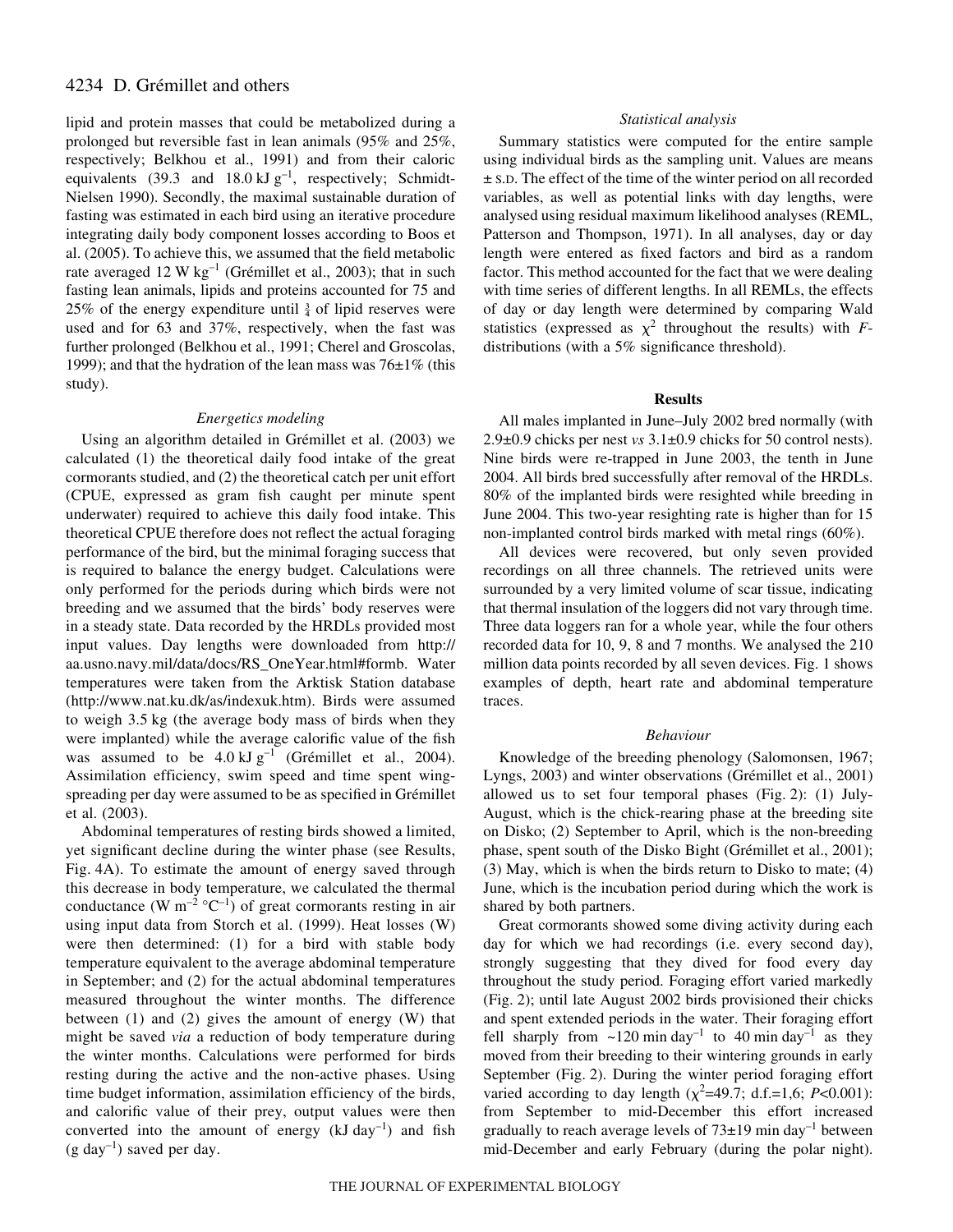

Foraging effort subsequently decreased with increasing day lengths until the end of April (to  $\sim 50 \text{ min day}^{-1}$ ). As birds moved back from the wintering quarters to the breeding site, foraging effort increased suddenly to over  $150 \text{ min day}^{-1}$ during the mating phase (May), to fall again to less than 50 min day<sup>-1</sup> during the incubation period (June, Fig. 2).

Average dive depth increased gradually from  $~6$  m to  $~18~\mathrm{m}$ between July and April ( $\chi^2$ =158.7; d.f.=1,6; *P*<0.001), falling rapidly during May 2003, to reach  $2-3$  m in early June 2003 (Fig. 3). Dive duration (average  $42\pm13$  s, range  $10-60$  s) followed a similar upward trend  $(\chi^2 = 33.5; d.f. = 1, 6; P = 0.001)$ , from  $\approx$  20 s to  $\sim$  60 s between July and April. Dive to pause ratio was consistently >1.0, demonstrating that birds were spending more time underwater than at the water surface when foraging



Fig. 3. Dive depths of Greenland great cormorants throughout the year cycle, showing one data point every eighth day; values are means  $\pm$ S.D. (*N*=3–7).

Fig. 2. Daily foraging effort of Greenland great cormorants throughout the annual cycle., showing one data point every second day; values are means + S.D. (*N*=3–7). The continuous line shows day length (h). The four phases of the year cycle (chick-rearing, wintering, mating and incubating) were defined after Salomonsen (1967) and Lyngs (2003).

(average  $1.36\pm0.25$ , range  $1.0-2.1$ ). This ratio decreased significantly throughout the winter period from 1.9 to 1.1  $(\chi^2 = 21.3; d.f.=1, 6; P=0.003)$ , as dive depth increased.

Daily flight time varied between  $25-160$  min day<sup>-1</sup> (average  $78\pm28$  min day<sup>-1</sup>), with flight activity being highest during chick provisioning  $(124\pm28 \text{ min day}^{-1})$  and lowest during the polar night  $(55\pm8 \text{ min day}^{-1})$  and the incubation period  $(38\pm9 \text{ min day}^{-1})$ . Between September and April there was, therefore, a significant, positive relationship between daily flight time and day length  $(\chi^2 = 18.7; d.f. = 1.6; P = 0.005)$ .

## *Physiology*

Average abdominal temperatures of birds resting on land during the active  $(10.00-15.00 h)$  and the non-active  $(02.00-05.00h)$  phases (Fig. 4A) decreased gradually between September and March  $(\chi^2 = 52.5; d.f.=1,6; P < 0.001$  and  $\chi^2$ =53.4; d.f.=1,6; *P*<0.001, respectively). The average temperature decrease between the beginning and the end of this period was 0.78°C for resting during both the non-active and active phases. Following this slow, minor decline, resting temperatures dropped markedly in April and May (Fig. 4A). Original temperature levels were restored in June (Fig. 4A). Mean abdominal temperatures of diving birds followed a similar pattern and decreased on average 0.65°C between September and March  $(\chi^2 = 18.1; d.f. = 1, 6; P = 0.005)$ . Markedly lower values were only observed in May (Fig. 4B). In diving birds the lowest abdominal temperatures were recorded immediately after a dive bout (see Fig. 1). These temperatures also decreased gradually between September and April  $(\chi^2 = 34.1; d.f.=1,6; P=0.001)$ , with an average change of 1.22°C between the beginning and the end of the period (Fig. 4B). Mean drop in abdominal temperature while diving  $(\Delta T,$  calculated between the beginning and the end of a dive bout, see Materials and methods) ranged from 0.4°C to 1.9°C (Fig. 4C).  $\Delta T$  increased significantly throughout the winter months  $(\chi^2=15.4; d.f.=1.6; P=0.008)$ , and there was a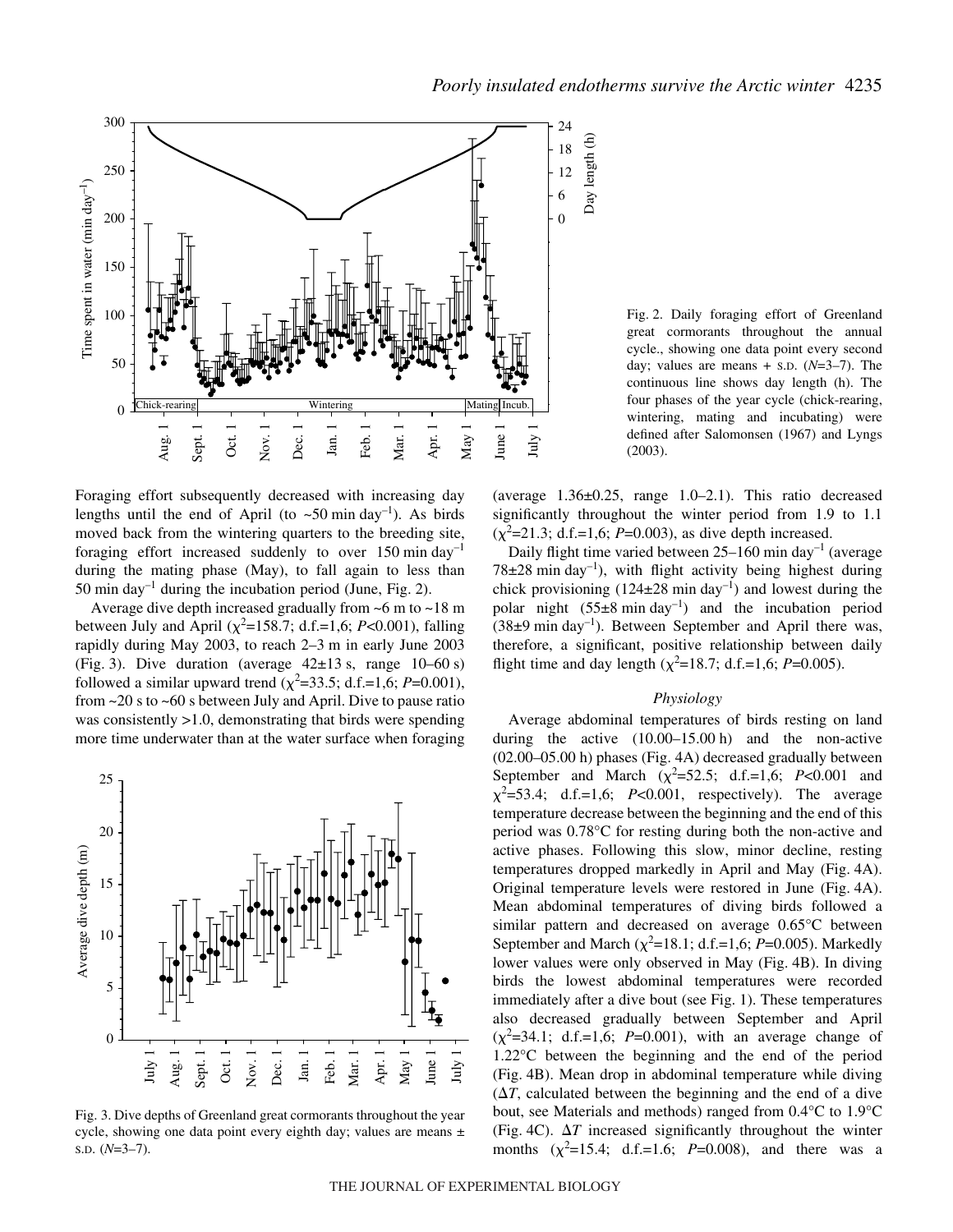significant, positive correlation between  $\Delta T$  and average dive depth  $(\chi^2 = 27.0; d.f.=1, 6; P=0.002)$ .

Mean heart rate at the bottom of dives (the lowest heart rates during the dives) varied between  $90-190$  beats  $min^{-1}$ (Fig. 5A), and was negatively correlated with dive depth, therefore decreasing throughout the winter phase  $(\chi^2=28.6)$ ; d.f.=1,6; *P*=0.002). Mean heart rate at the water surface ranged from  $330-380$  beats  $min^{-1}$  (Fig. 5A), with no significant variation during the winter period ( $\chi^2$ =2.3; d.f.=1,6; *P*=0.182). Mean heart rate during resting on land varied between  $50-100$  beats  $min^{-1}$  for non-active phase and between



 $47-152$  beats min<sup>-1</sup> for the active phase (Fig. 5B). Neither level changed significantly during the winter period ( $\chi^2$ =5.6; d.f.=1,6; *P*=0.056 and  $\chi^2$ =3.0; d.f.=1,6; *P*=0.134, respectively), but fell abruptly during the second half of April 2003 (Fig. 5B).

## *Body composition*

Body composition of the five great cormorants carcasses gathered off Disko in April 2000 revealed that birds were extremely lean, with average lipid proportion of only 4.6±1.6%  $(4.1\pm0.9\%$  lipid for the liver,  $3.0\pm0.4\%$  for the muscles and 17.3±8.5% for abdominal fat pads). The lipid/protein ratio averaged 25.2±9.1%. Leg muscle proteins accounted for 13.9±0.4% of the total protein mass and pectoral muscles for 16.1±0.6%. Mobilisable energy reserves were of  $7802\pm2081$  kJ, in which proteins represented  $33.8\pm7.8\%$ . The estimated fasting endurance based upon these reserves was 2.8±0.8 days (range 2–4 days).

## *Food intake and foraging efficiency*

Theoretical daily food intake for great cormorants wintering in Greenland was  $1170\pm110$  g (range 950–1460 g between September and April). To gather this quantity of food, birds required a theoretical foraging efficiency of  $41\pm15$  g fish min<sup>-1</sup> spent underwater (range  $22-80$  g min<sup>-1</sup>). Foraging efficiency was positively correlated with day length  $(F_{1,28}=15.7)$ , *P*<0.0001, Fig. 6), with lowest average foraging performances achieved during the polar night  $(28±4~g min^{-1})$ . The theoretical amount of energy saved *via* lower abdominal temperatures at rest was between  $1-25$  kJ, which represents between 0.3–8 g of fish (i.e. less than 1% of the average theoretical food intake).

#### **Discussion**

This study is, to our knowledge, the first to detail the behavioural and physiological status of an endotherm wintering in polar regions, and one of the first to perform such long-term recordings in a free-ranging animal (Block et al., 2001; Guillemette et al., 2002; Green et al., 2004). Current technological developments enable investigations of the ecophysiology of numerous wild animals but these studies typically proceed over short time periods, ranging from a few

Fig. 4. (A) Abdominal temperatures in resting Greenland great cormorants throughout the year cycle. Filled circles, abdominal temperatures of animals resting during the non-active phase (02:00–05:00 h); empty circles, abdominal temperatures of animals resting during the active phase  $(10:00-15:00 h)$ . One data point is shown every eighth day; values are means + S.D. (*N*=3–7). (B) Abdominal temperatures of foraging Greenland great cormorants throughout the year cycle. Filled circles, abdominal temperatures of diving animals; empty circles, abdominal temperatures of animals after a diving sequence. One data point is shown every eighth day; values are means  $+$  s.p.  $(N=3-7)$ . (C) Effect of diving on the abdominal temperature of Greenland great cormorants throughout the year cycle.  $\Delta T$  was measured between the moment of the first and the last dive within the dive series. One data point is shown every eighth day; values are means  $+$  s.p.  $(N=3-7)$ .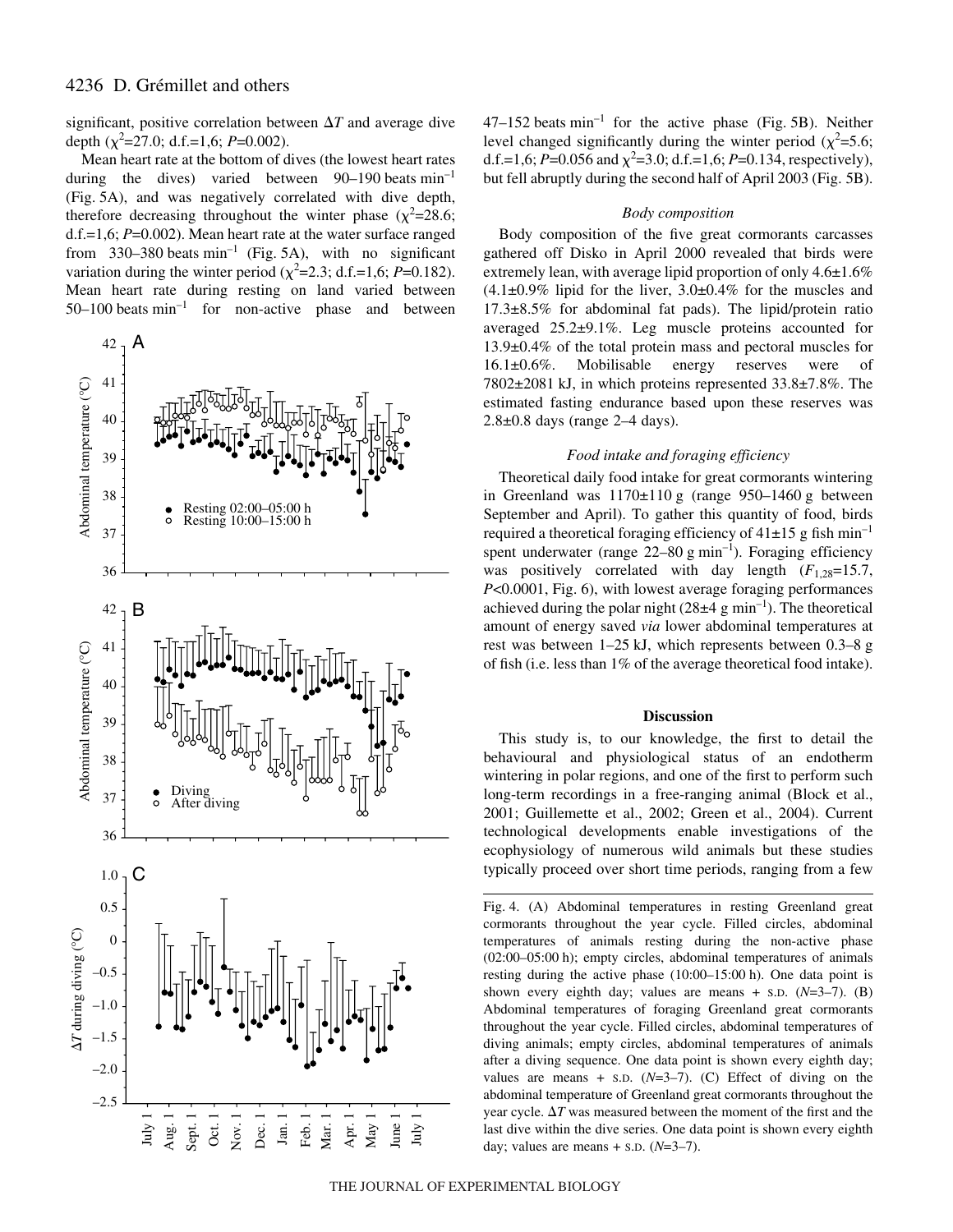seconds to several days (Boyd et al., 2004; Cooke et al., 2004). The insights gained reveal stunning performances, especially in diving animals (Costa and Sinervo, 2004). However, because of their inherently short time frame, they provide us with a biased perception of the biology of free-ranging animals. Most marine predators, for instance, have been studied during the reproductive phase, which often only corresponds to a fraction of their total annual cycle, and represents a very specific trophic status (Croxall et al., 2005).

Even if highly relevant, year-round recordings of ecophysiological parameters are particularly challenging in diving animals because of technical constraints and, more importantly, because of the potential handicap caused to the animal. For instance, archival tags attached externally to diving



Fig. 5. (A) Heart rate of foraging Greenland great cormorants throughout the year cycle. Filled circles, heart rate (HR) of birds at the water surface in-between dives; empty circles, heart rate of birds in the deepest section of dives. The latter are also the lowest heart rates during the dives. One data point is shown every eighth day; values are means  $+$  s.p. ( $N=3-7$ ). (B) Heart rate of resting Greenland great cormorants throughout the year cycle. Filled circles, heart rates of animals resting during the non-active phase  $(2:00-5:00h)$ ; empty circles, heart rates of animals resting during the active phase (10:00–15:00 h). One data point is shown every eighth day; values are means + S.D. (*N*=3–7).

predators disrupt their hydrodynamic properties, and therefore jeopardize energy balance and survival (Ropert-Coudert et al., 2000). External data loggers deployed in polar areas can also initiate icing on the body of the animals, and create an additional handicap (Kooyman and Ponganis, 2004). In order to study the adaptations of great cormorants to the Arctic winter, we therefore chose to equip them with miniature data loggers placed inside the abdominal cavity.

All birds bred normally after being implanted, as well as in the subsequent year after the devices had been removed. 2-year resighting success was also higher than in control birds marked with metal rings. Arctic winter conditions put high selection pressure on great cormorants (see later), so the fact that all birds studied survived the winter phase and reproduced successfully, indicates that our method did not create a significant handicap. Recent studies in eider ducks *Someteria mollissima* and macaroni penguins *Eudyptes chrysolophus*, which used similar technology, came to a similar conclusion (Guillemette et al., 2002; Green et al., 2004).

Unlike most diving birds, great cormorants have a partly permeable plumage and therefore do not appear to be morphologically designed to survive the Arctic winter (Grémillet et al., 2005a). We hypothesized that they show specific physiological and behavioural adjustments to this thermal challenge, either in the form of a depressed metabolism (expressed by lower body temperatures and lower heart rates), or through a decrease of the time spent in cold water. Interestingly, our field data do not support either of these hypotheses.

#### *Physiological adaptation?*

To reduce energy expenditure when facing thermoregulatory stress, endothermic animals can allow their body temperatures



Fig. 6. Positive relationship between theoretical foraging efficiency [Catch per unit effort (CPUE) in g fish caught  $min^{-1}$  spent underwater] and day length in great cormorants wintering in Greenland (September to April). CPUE was modelled after Grémillet et al. (2003) using field data collected during this study as time budget input values. *y*=2.04*x*+24.95.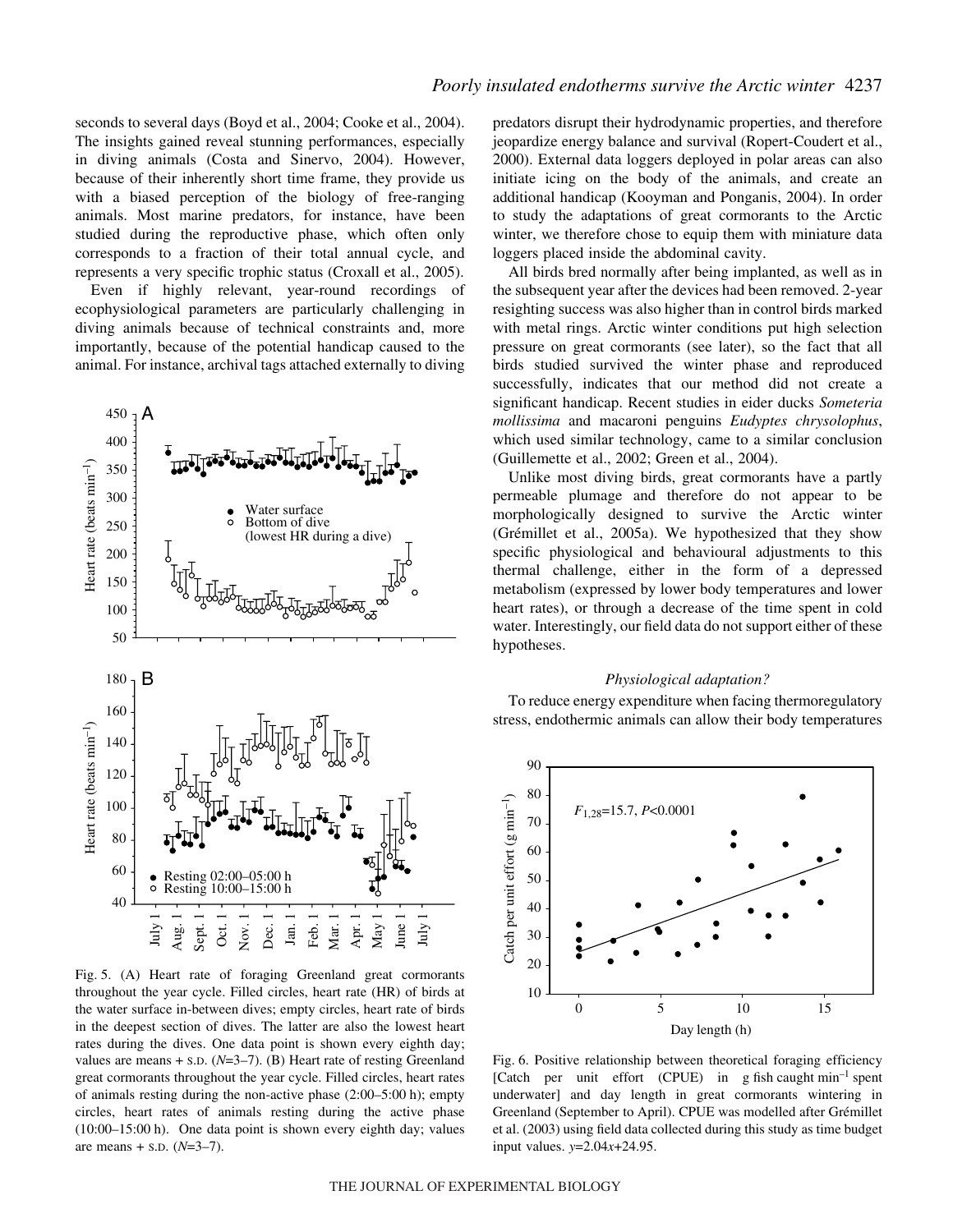to fluctuate and follow that of the environment. By so doing they decrease the temperature differential between their bodies and surrounding media, therefore minimizing thermoregulatory costs (McKechnie and Lovegrove, 2002). Theoretically, great cormorants wintering in Greenland could display metabolic depression expressed by lower heart rates and hypothermia when resting on land and/or when diving at sea. On land this phenomenon would be the equivalent of torpor or hibernation, depending on its magnitude and duration (Lyman et al., 1982; Kortner et al., 2000). At sea, birds could also allow their body temperature to drop during dive bouts to save energy, as shown in bank cormorants *Phalacrocorax neglectus* (Wilson and Grémillet, 1996) and South Georgian shags, *Phalacrocorax georgianus* (Bevan et al., 1997). Higher body temperatures could be subsequently restored using heat dissipated by muscular activity (e.g. wing-flapping, flight).

Heart rates of resting great cormorants did not vary significantly during the winter phase (Fig. 5B). However, the abdominal temperatures of birds resting on land decreased gradually during this period (Fig. 4A). The overall temperature drop between July and the following April was <1°C, and average abdominal temperatures remained similar to those recorded for great cormorants wintering in Europe (~40°C for resting during the active phase, and ~39°C for resting during the non-active phase; see Grémillet et al., 2003). Moreover, energetics modelled revealed that the theoretical amount of energy saved through a temperature drop of 0.78°C (i.e. the drop in abdominal temperature between September and March recorded in resting birds) is  $25 \text{ kJ}$ , which is equivalent to  $8 \text{ g}$ of fish, and is less than 1% of the average theoretical daily food intake. We conclude that great cormorants wintering in Greenland do not save significant amounts of energy *via* hypothermia and show no metabolic depression while resting on land. Substantial adjustments nonetheless occurred in the spring (see later in Discussion).

The abdominal temperatures of great cormorants while diving and after each diving session, as well as their heart rates at the bottom of the dives, decreased significantly during the winter period (Figs 4B, 5A). However, as for abdominal temperatures and heart rate at rest, these variables were not at their lowest levels during the most challenging period (November to February). Instead, they showed a minor, gradual decrease throughout the winter period (Figs 4B, 5A). Markedly lower levels were only reached for a short period in the spring (Figs 4B, 5A). Decreased abdominal temperatures in diving birds can be caused by the cooling effect of water and/or the cooling effect of food in the stomach. During deeper dives the body insulation of great cormorants (plumage air) is compressed, and heat losses to the water are higher (Grémillet et al., 1998; Grémillet et al., 2005a). The fact that abdominal temperature of diving great cormorants is lower in the spring than during the winter period could therefore caused by deeper dives  $(Fig. 3)$ .

The ingestion of cold food adds to the overall cooling effect. This is probably why abdominal cooling is more pronounced after a dive bout than during a dive bout: this latency corresponds to the time required for the cooling effect of cold food to reach from the stomach into the rest of the abdomen. Re-examination of abdominal temperature recordings performed in gentoo penguins *Pygoscelis papua* (fig. 1 in Bevan et al., 2002) and in macaroni penguins *Eudyptes chrysolophus* (fig. 1 in Green et al., 2002) revealed similar patterns, whose true cause (ingestion of cold food) might have been previously overlooked. In diving birds feeding on ectothermic prey it is consequently difficult to tell whether abdominal cooling corresponds to actual body cooling towards the water, or towards the stomach. Let us nonetheless assume that in Greenland great cormorants this cooling affects the whole of the bird's body, and is entirely dedicated to energy saving by reducing the difference in temperature between the bird's body and the water.

The average abdominal temperature of great cormorants diving in Greenland was 0.65°C lower in April than it was in September. A thermodynamics model (Grémillet et al., 1998) indicates that such body cooling results in energy savings of  $\sim$  2 W. Assuming that our bird spends 60 min per day in the water (this was the overall average in this study), this converts into an energy saving of  $7.2 \text{ kJ}$ . Assuming an assimilation efficiency of 78%, and an average calorific value of the prey of 4 kJ  $g^{-1}$  (see Materials and methods), this means that a drop of 0.65°C in body temperature while diving allows the bird to save  $\approx$  2.2 g of fish per day (less than 0.5% of the theoretical daily food requirements). Great cormorants wintering in Greenland are thus unlikely to save substantial amounts of energy *via* body cooling when they are in the water. This conforms to former studies of captive great cormorants, which showed that birds kept high, stable abdominal temperatures even when diving in 1°C water, as long as they were not fed with cold fish (Grémillet et al., 2003).

We therefore conclude that Greenland great cormorants showed no sign of metabolic depression during the coldest months of the year, thus excluding this mechanism as a means of making significant energy savings.

## *Behavioural adaptation?*

The great cormorants that breed on Disko Island (70°N) winter south of the Disko Bight (69°30'N; Salomonsen, 1967; Lyngs, 2003). As they move from their breeding sites to their wintering quarters in early September, birds seem to encounter favourable feeding conditions. They show limited foraging effort (and therefore high theoretical foraging yield) at depths of less than 10 m (Fig. 3) and spend only  $\sim$ 30 min in the water every day (Fig. 2). Reduced foraging effort is also possible because they have stopped providing their chicks with food (they were still spending  $1-2$  h in the water every day in August, the late rearing-phase, see Fig.  $2$ ). High foraging efficiencies and relatively brief swimming periods are also observed towards the end of the winter phase (March–April, see Fig. 2). Data collected over these limited time periods could therefore support the prediction that these poorly insulated endotherms maximize their foraging efficiency and minimize their foraging effort to survive the Arctic winter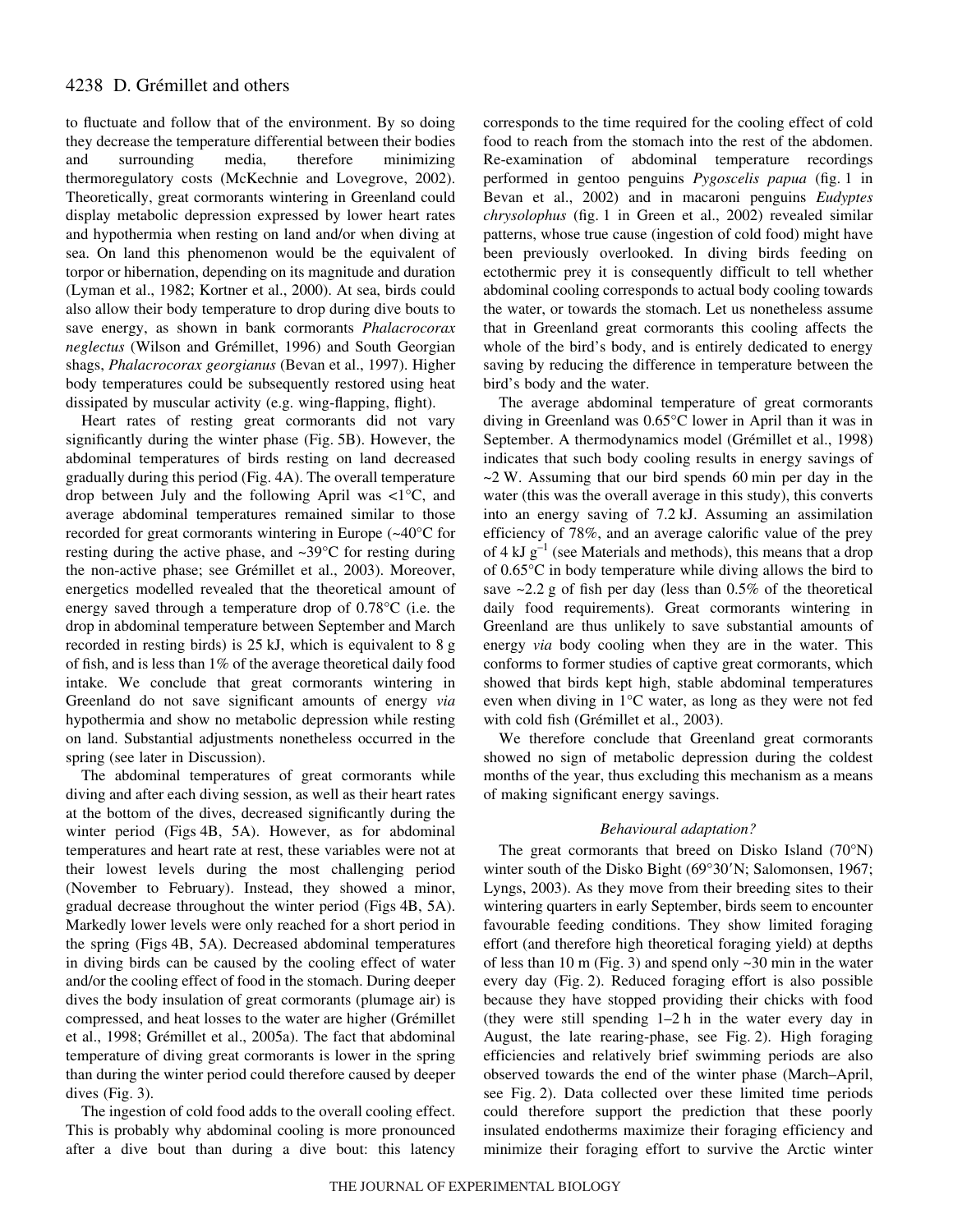(Grémillet et al., 2001). Our recordings performed throughout the winter phase show that this assertion is not correct. Indeed, foraging effort increased markedly between September and December, to reach its maximum levels during the coldest and darkest months of the year (December to February). Time spent swimming averaged  $73\pm19$  min day<sup>-1</sup> during that phase, and was therefore similar to the foraging effort of birds provisioning small chicks in July (Fig. 2; Grémillet et al., 2001).

Hence, we demonstrate that great cormorants wintering in Greenland do not reduce their foraging time to compensate for heat losses to the colder water. Foraging effort rather seems to be conditioned by varying light levels, with foraging efficiency being lowest during the polar night (Fig. 6; see also Grémillet et al., 2005b), resulting in an increase in foraging time (Fig. 2). Birds also had to work harder to catch sufficient fish during that period, because of greater foraging depths (Fig. 3). Increased dive depth, which could be due to gradual prey depletion, results in higher diving effort due to increased transit costs, while the elevated hydrostatic pressure reduces plumage air volume and thermal insulation in diving birds, causing even more pronounced heat losses to the water (Grémillet and Wilson, 1999).

## *On the edge of starvation*

During the Arctic winter, great cormorants are under considerable environmental stress, for which they do not compensate by way of major physiological adjustments (Figs 4, 5) or by a decrease in their daily foraging time (Fig. 2). Their theoretical daily food intake is consequently very high  $(1170 \text{ g day}^{-1})$ , twice as much as for great cormorants wintering in Europe (Grémillet et al., 2003). Birds could partly cover their energy requirements using body reserves. We nonetheless think that the input due to body fuels is relatively limited because: (1) surgical procedures performed during the summer period revealed that birds had very low adiposity; (2) individuals wintering in Greenland showed regular foraging activity (Fig. 2), indicating that they could not rely on fasting to overcome difficult periods such as the polar night (Grémillet et al., 2005b); (3) discussions with local Inuit hunters also suggested that the great cormorants hunted within our study zone remain lean year-round. Limited fat deposits might nonetheless have been used to subsidize their energy budgets and allow their survival. Thus, our daily food intake estimates must be treated with caution, and further investigations are required to determine the adiposity of Greenland great cormorants throughout the winter period.

The present study shows that great cormorants are running out of body reserves towards the end of the Arctic winter (April). Their adiposity is then well below published values for other bird species at their annual minimal adiposity (Johnston, 1970; Piersma, 1988). The overall physiological status (adiposity, lipid/protein ratio) of great cormorants is then comparable to that of a fasting animal in between phase II and phase III of the fast (as defined by Belkhou et al., 1991; Cherel et al., 1994), and their remaining body reserves would

only allow them to survive for approximately 3 days without food.

Just as their body reserves are presumably at their lowest level (in late April), the birds show drastic physiological changes in the form of low body temperatures when diving and resting, and of markedly lower heart rate levels when resting (Figs·4, 5B). These modifications indicate a depressed metabolism, which can either be seen as a state of metabolic stress caused by the exhaustion of body reserves (see above), and/or as a physiological state permitting the fast accumulation of new body reserves *via* reduced energy expenditure (Butler and Woakes, 2001). Such major changes occur just before/as birds move back to their breeding sites on Disko Island, where they start to mate in May (see Results and Fig. 2). This seems to be a particularly challenging time for male great cormorants, maybe even more challenging than the polar winter itself. Beyond the physiological shifts described above, birds in May show the highest foraging effort ever recorded for this species, with up to  $4 h$  spent in the water per day (Fig. 2). Such hyperactivity relates well with the potential accumulation of new body reserves at the onset of the breeding season. This behaviour might be favoured by the occurrence of vast capelin *Mallotus villosus* stocks within the foraging zone of the birds. Millions of capelin aggregate in coastal waters off Disko Island in May and spawn along gravel beaches in June (Friis-Rødel and Kanneworff, 2002). The foraging depths of great cormorants in May  $({\sim}8 \text{ m})$  and June  $({\sim}3 \text{ m})$  correspond to the distribution of capelin during these periods (E. Friis-Rødel, personal communication), suggesting that birds might benefit from this bounty to restore their body reserves at the onset of the breeding season.

## *Conclusions*

Year-round recording of ecophysiological variables in great cormorants from Greenland have allowed us to end the speculation concerning their potential physiological or behavioural adaptations to the Arctic winter and to define their energetic strategy. When facing very low air and water temperatures between November and March, birds did not respond by way of major physiological adjustments (i.e. low metabolism and associated low body temperatures). Nor did they minimize the time spent swimming in cold water. Birds probably metabolised their limited body reserves to cope with winter conditions, getting into a physiological status comparable to the end of phase II of a fast. However, more than anything else, they survived by sustained high feeding activity, with an estimated catch of  $1170 \text{ g}$  of fish per day. Previous investigations indicated that great cormorants wintering in Northern Europe require  $\sim 670$  g of food per day (range  $440-1100$  g day<sup>-1</sup>; Grémillet et al., 2003). It appears therefore that birds from Greenland routinely ingest the quantity of fish, which was, up to the present, supposed to be the maximum food intake for wintering great cormorants or great cormorants raising large chicks (Grémillet et al., 2003). These very high feeding regimes occur throughout the winter phase, even during the polar night (December and January).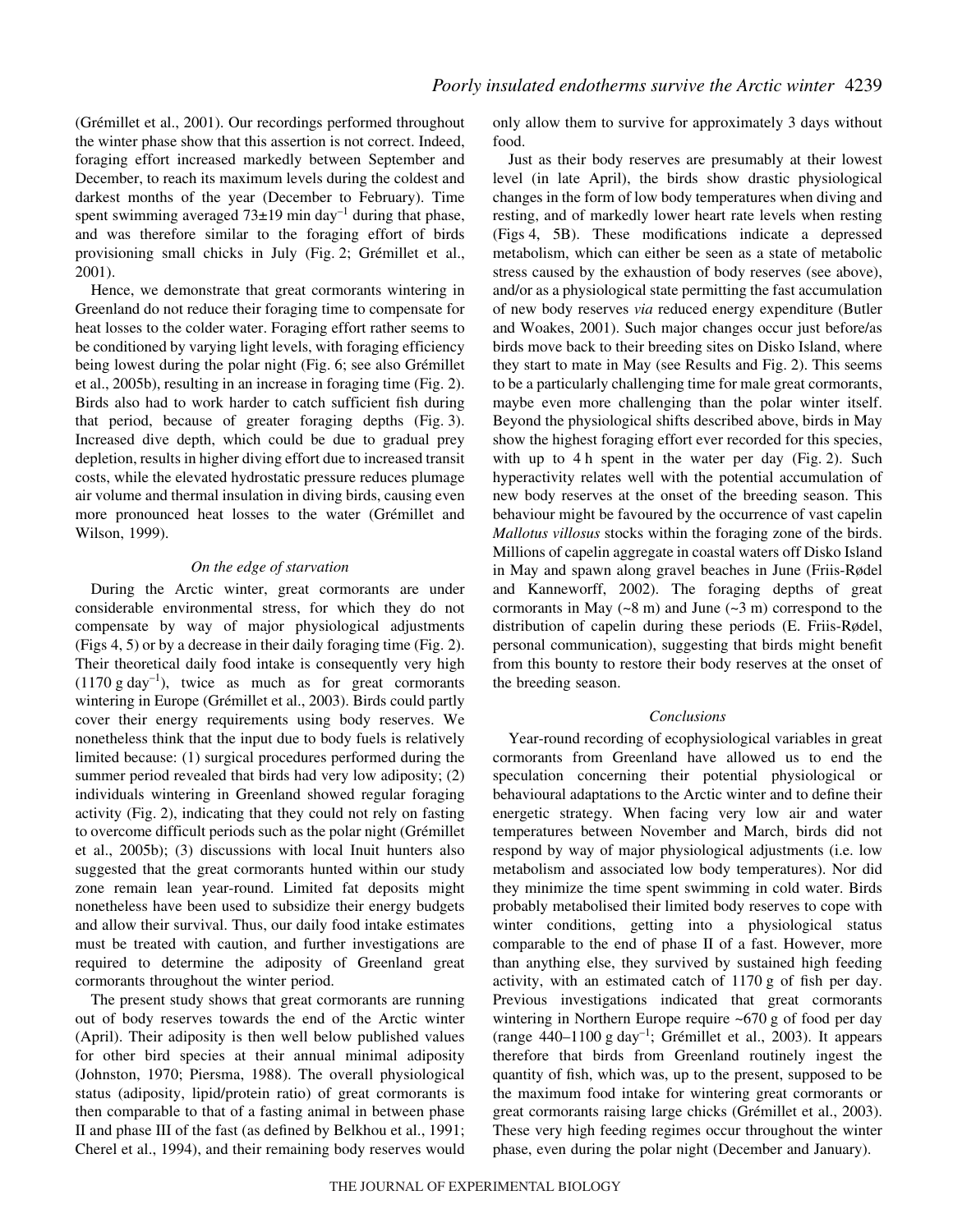With respect to the management of the expanding European great cormorant populations, which have been accused of depleting valuable freshwater stocks (Carss, 2003), two important conclusions can be drawn. (1) Even when facing some of the most drastic weather conditions on earth, great cormorants do not seem to require more food to survive than the maximum food intake predicted for aquatic birds; (2) contrary to previous suggestions, however, birds do not reduce their foraging effort as ambient conditions deteriorate (Grémillet et al., 2001). Rather, they respond to environmental constraints *via* an increase in their daily food intake. By doing so they might ingest a third of their body mass of fish every day for prolonged periods.

Our study underlines the original adaptation of great cormorants to the high Arctic environment. These unusual birds survive particularly harsh winter conditions despite their limited body insulation and body reserves, thereby breaking the paradigm that efficient thermal insulation is a prerequisite to the colonization of polar ecosystems by endotherms (Grémillet et al., 2001). Our measurements also demonstrate the great variability of the behavioural and the physiological responses of a free-ranging animal during the annual cycle (Figs 2–6), and underline the limitations of field investigations conducted during limited time frames, e.g. during the breeding period.

This study was funded by the French Polar Institute Paul-Emile Victor (Grant 388 to D.G.) and by the Centre National de la Recherche Scientifique. We warmly thank the crews of the vessels Porsild and Maya, the staff of the Arctic Station in Qeqertarsuaq and David Boertmann. Grateful thanks are also due to Cécile Devred, Emeline Pettex and Gry Bastholm for their extensive help during the field sessions, to Stefan Bernstein for providing cormorant carcasses, to Frédéric Sardon, Gaëlle Amice, Delphine Haas and Aurélie Girard for their participation in data analysis, and to Sue Lewis, Francis Daunt and Manfred Enstipp for constructive comments.

#### **References**

- **Belkhou, R., Cherel, Y., Heitz, A., Robin, J.-P. and Le Maho, Y.** (1991). Energy contribution of proteins and lipids during prolonged fasting in the rat. *Nutr. Res.* **11**, 365-374.
- **Bevan, R. M., Boyd, I. L., Butler, P. J., Reid, K., Woakes, A. J. and Croxall, J. P.** (1997). Heart rates and abdominal temperatures of freeranging South Georgian shags, *Phalacrocorax georgianus*. *J. Exp. Biol.* **200**, 661-675.
- **Bevan, R. M., Butler, P. J., Woakes, A. J. and Boyd, I. L.** (2002). The energetics of gentoo penguins, *Pygoscelis papua,* during the breeding season. *Funct. Ecol.* **16**, 175-190.
- **Block, B. A., Dewar, H., Blackwell, S. B., Williams, T. D., Prince, E. D., Farwell, C. J., Boustany, A., Teo, S. L. H., Seitz, A., Walli, A. et al.** (2001). Migratory movements, depth preferences, and thermal biology of Atlantic bluefin tuna. *Science* **293**, 1310-1314.
- **Boertmann, D. and Mosbech, A.** (1997). Breeding distribution and abundance of the great cormorant *Phalacrocorax carbo carbo* in Greenland. *Pol. Res.* **16**, 93-100.
- **Boos, M., Thouzeau, C., Delacour, G., Artois, M., Marchandeau, S., Jean-Claude, P. and Robin, J.-P.** (2005). Body condition assessment and prediction of fasting endurance in wild rabbits (*Oryctolagus cuniculus*). *Wildl. Res.* **32**, 75-83.
- **Boyd, I. L., Kato, A. and Ropert-Coudert, Y.** (2004). Bio-logging science: sensing beyond the boundaries. *Mem. Nat. Inst. Pol. Res. Tokyo* **58**, 1-14.
- **Butler, P. J. and Woakes, A. J.** (2001). Seasonal hypothermia in a large migrating bird: saving energy for fat deposition? *J. Exp. Biol.* **204**, 1361- 1367.
- **Campbell, R. R. and Leatherland, J. F.** (1980). Estimating body protein and fat from water content in lesser snow geese. *J. Wild. Man.* **44**, 438-446.
- **Carss, D. N.** (2003). Reducing the conflict between cormorants and fisheries on a pan-European scale. *Report to the European Commission*. (Contract QLK5-CT-1999-31387)
- **Cherel, Y. and Groscolas, R.** (1999). Relationships between nutrient storage and nutrient utilisation in long-term fasting birds and mammals. In *Proceedings of the 22nd International Ornithological Congress, Durban, Johannesburg* (ed. N. J. Adams and R. H. Slotow), pp. 17-34. *BirdLife South Africa*.
- **Cherel, Y., Gilles, J., Handrich, Y. and Le Maho, Y.** (1994). Nutrient reserve dynamics and energetics during long-term fasting in the King Penguin (*Aptenodytes patagonicus*). *J. Zool. Lond.* **234**, 1-12.
- **Cooke, S. J., Hinch, S. G., Wikelski, M., Andrews, R. D., Kuchel, L. J., Wolcott, T. G. and Butler, P. J.** (2004). Biotelemetry: a mechanistic approach to ecology. *Trends Ecol. Evol.* **19**, 334-343.
- **Costa, D. P. and Sinervo, B.** (2004). Field physiology: Physiological insights from animals in nature*. Annu. Rev. Physiol.* **66**, 209-238.
- **Croxall, J. P., Silk, J. R. D., Phillips, R. A., Afanasyev, V. and Briggs, D. R.** (2005). Global circumnavigations: Tracking year-round ranges of nonbreeding albatrosses. *Science* **307**, 249-250.
- **Denny, M. W.** (1993). *Air and Water: The Biology and Physics of Life's Media*. Princeton: Princeton University Press.
- **Folch, J., Lees, M. and Sloane-Stanley, G. H.** (1957). A simple method for the isolation and purification of total lipids from animal tissues. *J. Biol. Chem.* **226**, 497-509.
- **Friis-Rødel, E. and Kanneworff, P.** (2002). A review of capelin (*Mallotus villosus*) in Greenland waters. *ICES J. Mar. Sci.* **59**, 890-896.
- **Gentry, R. L. and Kooyman, G. L.** (1986). *Fur Seals: Maternal Strategies on Land and at Sea*. Guildford, Surrey: Princeton University Press.
- **Green, J. A., Butler, P. J., Woakes, A. J. and Boyd, I. L.** (2002). Energy requirements of female Macaroni Penguins breeding at South Georgia. *Funct. Ecol.* **16**, 671-681.
- **Green, J. A., Tanton, J. L., Woakes, A. J., Boyd, I. L. and Butler, P. J.** (2004). Effects of long-term implanted data loggers on macaroni penguins *Eudyptes chrysolophus*. *J. Avian Biol.* **35**, 370-376.
- **Grémillet, D. and Le Maho, Y.** (2003). Arctic and Antarctic ecosystems: Poles apart? In *Antarctic Biology in a Global Context* (ed. A. Huiskes et al.), pp. 169-175. Leiden: Backhuys Publishers.
- **Grémillet, D. and Wilson, R. P.** (1999). A life in the fast lane: energetics and foraging strategies of the great cormorant. *Behav. Ecol.* **10**, 516-524.
- **Grémillet, D., Tuschy, I. and Kierspel, M. A.** (1998). Body temperature and insulation in diving Great Cormorants and European Shags. *Funct. Ecol.* **12**, 386-394.
- **Grémillet, D., Wilson, R. P., Wanless, S. and Peters, G.** (1999a). A tropical bird in the Arctic (the Cormorant paradox). *Mar. Ecol. Progr. Ser.* **188**, 305- 309.
- **Grémillet, D., Wilson, R. P., Gary, Y. and Storch, S.** (1999b). Threedimensional space utilization by a marine predator. *Mar. Ecol. Progr. Ser.* **183**, 263-273.
- **Grémillet, D., Wanless, S., Carss, D. N., Linton, D., Harris, M. P., Speakman, J. R. and Le Maho, Y.** (2001). Foraging energetics of arctic cormorants and the evolution of diving birds. *Ecol. Lett.* **4**, 180-184.
- **Grémillet, D., Wright, G. A., Lauder, A., Carss, D. N. and Wanless, S.** (2003). Modelling the daily food requirements of wintering great cormorants: a bioenergetics tool for wildlife management. *J. Appl. Ecol.* **40**, 266-277.
- **Grémillet, D., Kuntz, G., Delbart, F., Mellet, M., Kato, A., Robin, J.-P., Chaillon, P.-E., Gendner, J.-P., Lorentsen, S.-H. and Le Maho, Y.** (2004). Linking the foraging performance of a marine predator with local prey abundance. *Funct. Ecol.* **18**, 793-801.
- **Grémillet, D., Chauvin, C., Wilson, R. P., Le Maho, Y. and Wanless, S.** (2005a). Unusual feather structure allows partial plumage wettability in diving great cormorants. *J. Avian Biol.* **36**, 1-7.
- **Grémillet, D., Kuntz, G., Gilbert, C., Woakes, A. J., Butler, P. J. and Le Maho, Y.** (2005b). Cormorants dive through the Polar night. *Biol. Lett*. (FirstCite Early Online Publishing)
- **Guillemette, M., Woakes, A. J., Flagstad, A. and Butler, P. J.** (2002).